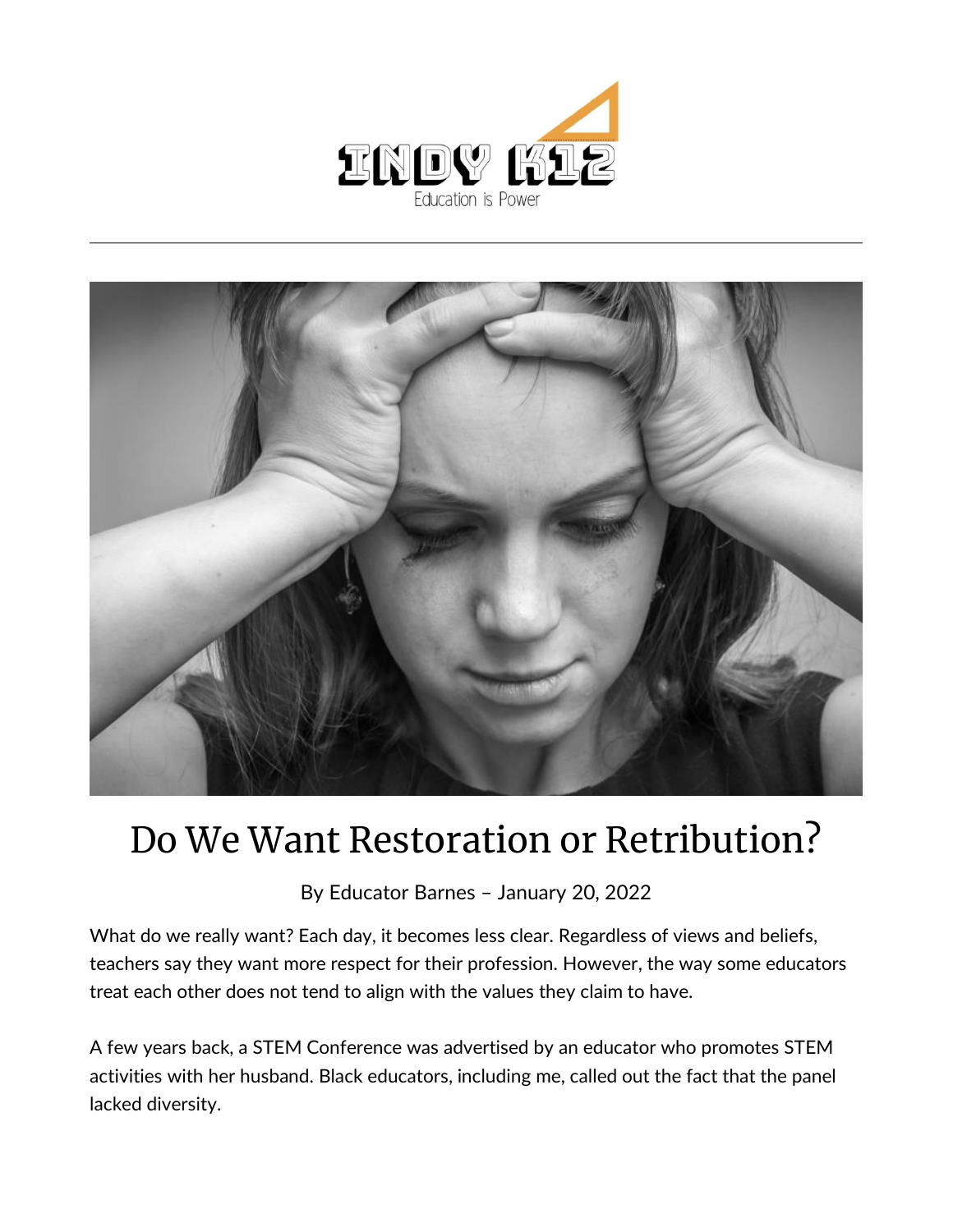We know how this goes. A white educator makes comments or takes actions that other educators of color find problematic. The pile-on of rebuke comes from educators of color and some white educators jump on the bandwagon. Then, the white educator that does the offense, doubles down on their actions. The educators who called them out turn up the dragging. Next, the white educator who did the offense relents and apologizes. (I am aware that some do not apologize, and this piece will not address them.) It is what happens after the apology that bothers me.

Episode 42 of my podcast [Brazen Education](https://educatorbarnes.com/brazen-education-podcast/) was titled "How to Move Forward When Making a Mistake with Diversity, Equity, & Inclusion." My guests were Carly and Adam Speicher and Dr. Elondra D. Napper. Carly and Adam are the ones I mentioned above who were behind the STEM Conference. Dr. Napper was a Black educator who joined forces with them after they revamped their conference. I thought this was a strong episode to explain how to move forward when you get called out. That episode was not received well by all.

I was accused of giving white people a pass and turning my back on Black educators. Damn it! What do we want? Do we want people to change, or do we want to keep dragging them on the internet?

These questions popped into my mind again after I saw a white teacher dragged over her commentary of the new show "[Abbott Elementary](https://indy.education/2022/01/12/an-inner-city-teachers-review-of-abbot-elementary/)." Teacher Rachel Platt [shared a now](https://twitter.com/Asharp52/status/1482720615631142914?s=20&t=j60yM8GJvfR_D6yeTpRhcA)[deleted video on TikTok criticizing "Abbott Elementary,"](https://twitter.com/Asharp52/status/1482720615631142914?s=20&t=j60yM8GJvfR_D6yeTpRhcA) a sitcom about a fictional urban school. The video begins with Platt saying, "I'm a real-life elementary school teacher, and I watched this week's episode of 'Abbott Elementary' so you don't have to."

People were quick to point out that the show is a [mockumentary](https://twitter.com/Pettynae1985/status/1482727182661206017?s=20&t=j60yM8GJvfR_D6yeTpRhcA) and is not supposed to be completely accurate.

Other people questioned whether she disliked the show because of the [mostly Black cast.](https://twitter.com/imthatfagulikee/status/1482925181051891713?s=20&t=QAt5kL9SBulDJmlTpFWxtg)

Later, Platt posted an [apology video](https://twitter.com/badwithfeels/status/1482737147853426691?s=20&t=KejbInGCVgDVc3Jjqpamdw) where she acknowledged comments received by Black educators and that she wanted to "center Black voices." She explained that she now knows and understands why Black educators were upset. She apologized for invalidating Black teachers' experiences. Platt shared she was advised on how to craft her apology. She closed with "I'm planning to donate my January creator fund to Black educators who are dedicated to calling out the inherent biases of white liberal teachers like myself."